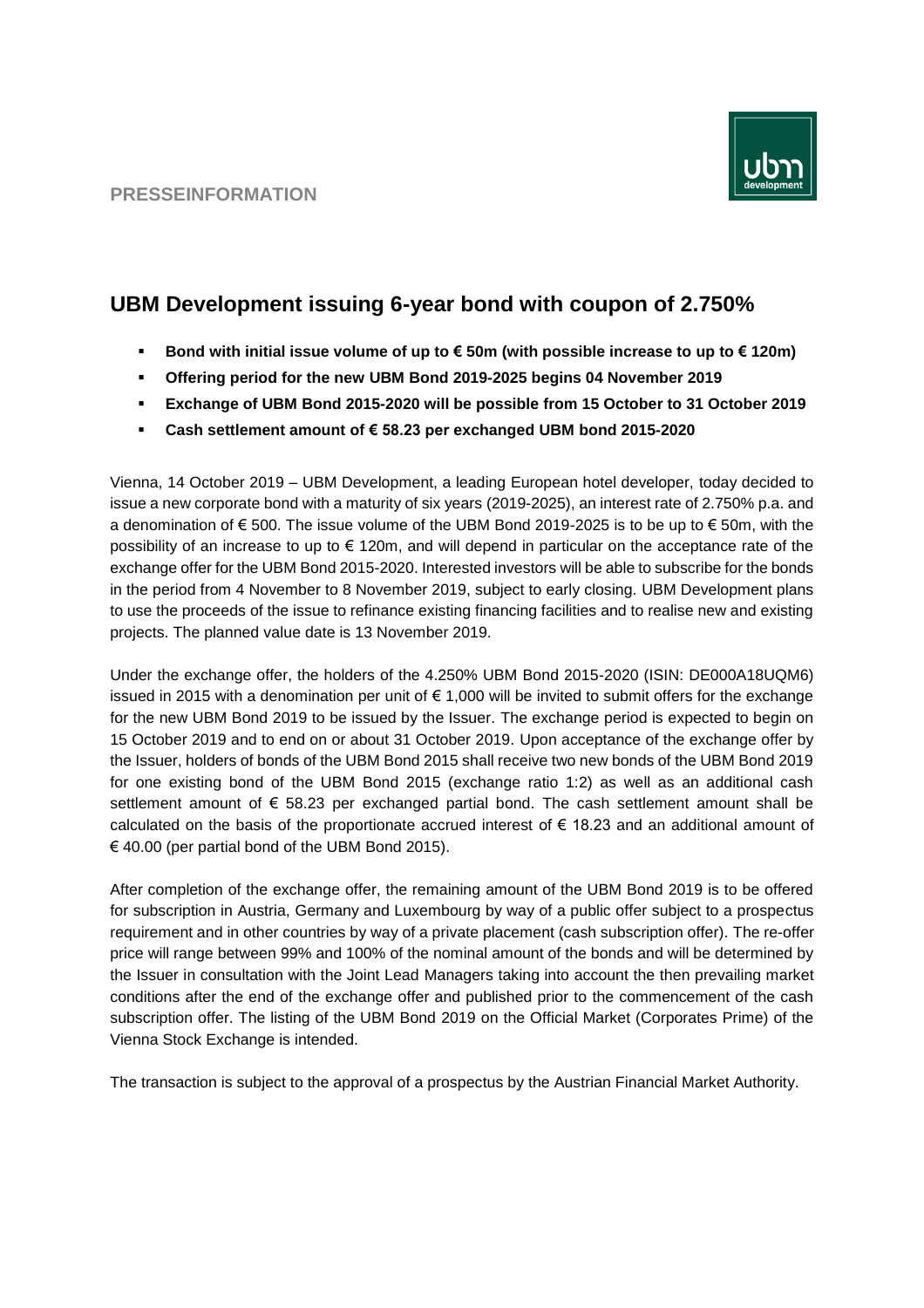The offer in detail (subject to the approval of a prospectus by the Austrian Financial Market Authority)

## **Cash subscription offering**

| Offering period | 4 November 2019 to 8 November 2019 (subject to the right to close the<br>offering early) |
|-----------------|------------------------------------------------------------------------------------------|
| Re-offer price  | 99.00-100.00% <sup>1</sup>                                                               |

 $1$  The re-offer price will be determined after the end of the exchange period / Retail investors may subscribe the bonds at the reoffer price plus a selling fee of up to 1.5%-points charged by the respective financial intermediary placing the bonds; usual discounts can be granted.

### **Exchange offer for the UBM Bond 2015-2020**

| Exchange offer period               | 15 October 2019 to 31 October 2019                     |
|-------------------------------------|--------------------------------------------------------|
| Cash settlement amount <sup>2</sup> | $\epsilon$ 58.23 for each exchanged UBM Bond 2015-2020 |
| Exchange ratio                      | 1:2 (plus cash settlement) $3$                         |

<sup>2</sup> The cash settlement amount consists of accrued interest of € 18.23 and an additional amount of € 40.00

<sup>3</sup> UBM Bond 2015-2020 with denomination of € 1,000, UBM Bond 2019-2025 with denomination of € 500.

#### **Basic data for the UBM Bonds 2019-2025**

| Issuer                                          | <b>UBM Development AG</b>                                                  |
|-------------------------------------------------|----------------------------------------------------------------------------|
| <b>ISIN</b>                                     | AT0000A2AX04                                                               |
| Volume<br>(exch. offer + cash subscr. offering) | up to € 120,000,000                                                        |
| Denomination                                    | € 500.00                                                                   |
| Coupon rate                                     | 2.750% p.a., payable annually in arrears                                   |
| Value date                                      | 13 November 2019                                                           |
| Term                                            | 6 years, repayable at maturity                                             |
| Redemption price                                | At maturity at 100% of par value                                           |
| Listing                                         | Official market of the Vienna Stock Exchange - Corporates Prime<br>segment |
| Sole Global Coordinator and<br>Paying Agent     | Raiffeisen Bank International AG                                           |
| Joint Lead Manager and<br><b>Bookrunner</b>     | Raiffeisen Bank International AG, M.M. Warburg & CO                        |

#### **Disclaimer:**

This document does not constitute an offer to sell or the solicitation of an offer to buy or subscribe for any securities. In particular, the information contained herein is not intended for direct or indirect publication in or into the United States of America, Australia, Canada or Japan. In particular, this document (and the information contained herein) does not constitute or imply any offer of securities for sale or any solicitation of an offer to purchase any securities in the United States, Australia, Canada or Japan or the United Kingdom of Great Britain and Northern Ireland or in any other country in which such offer or solicitation is prohibited. A public offering of Bonds of the UBM Bond 2019 subject to a prospectus will be made exclusively in Austria, Germany and Luxembourg (the "Offer") to investors resident there on the basis of a securities prospectus prepared in accordance with Regulation (EU) 2017/1129 (Prospectus Regulation) which is expected to be approved by the Austrian Financial Market Authority on or about 14 October 2019, published as planned and notified to the Federal Financial Supervisory Authority in the Federal Republic of Germany and to the Commission de Surveillance du Secteur Financier in the Grand Duchy of Luxembourg as well as any supplements thereto (together the "Prospectus"). The prospective approval of the Prospectus is not to be understood as an endorsement of the bonds of the UBM Bond 2019 offered. Once approved, the Prospectus will be published in electronic form on the Issuer's website at www.ubmdevelopment.com, sub-menu "investor relations", sub-item "bonds" and will be available at [https://www.ubm](https://www.ubm-development.com/?page_id=4503&preview=true)[development.com/investor-relations/anleihen/2750-ubm-bond-2019-2025/](https://www.ubm-development.com/?page_id=4503&preview=true) and free of charge at the registered office of the Issuer, Laaer-Berg-Straße 43, 1100 Vienna. In connection with the offer of the bonds of the UBM Bond 2019, only the information in the Prospectus is binding, the information in this publication is non-binding. Investors should therefore familiarize themselves with the contents of the Prospectus before making their investment decision, in particular with the information on risks, taxes and conflicts of interest, and seek detailed personal advice taking into account their personal asset and investment situation. Investors are therefore advised to read the Prospectus before making any investment decision in order to fully understand the potential risks and rewards of the decision to invest in the 2019 UBM Bonds. An investment in securities is subject to risks. Investors bear the credit risk of the Issuer. In the event of insolvency and/or liquidation of the Issuer, amounts payable on interest and/or principal may be lower; total loss of the capital invested is also possible in these cases.